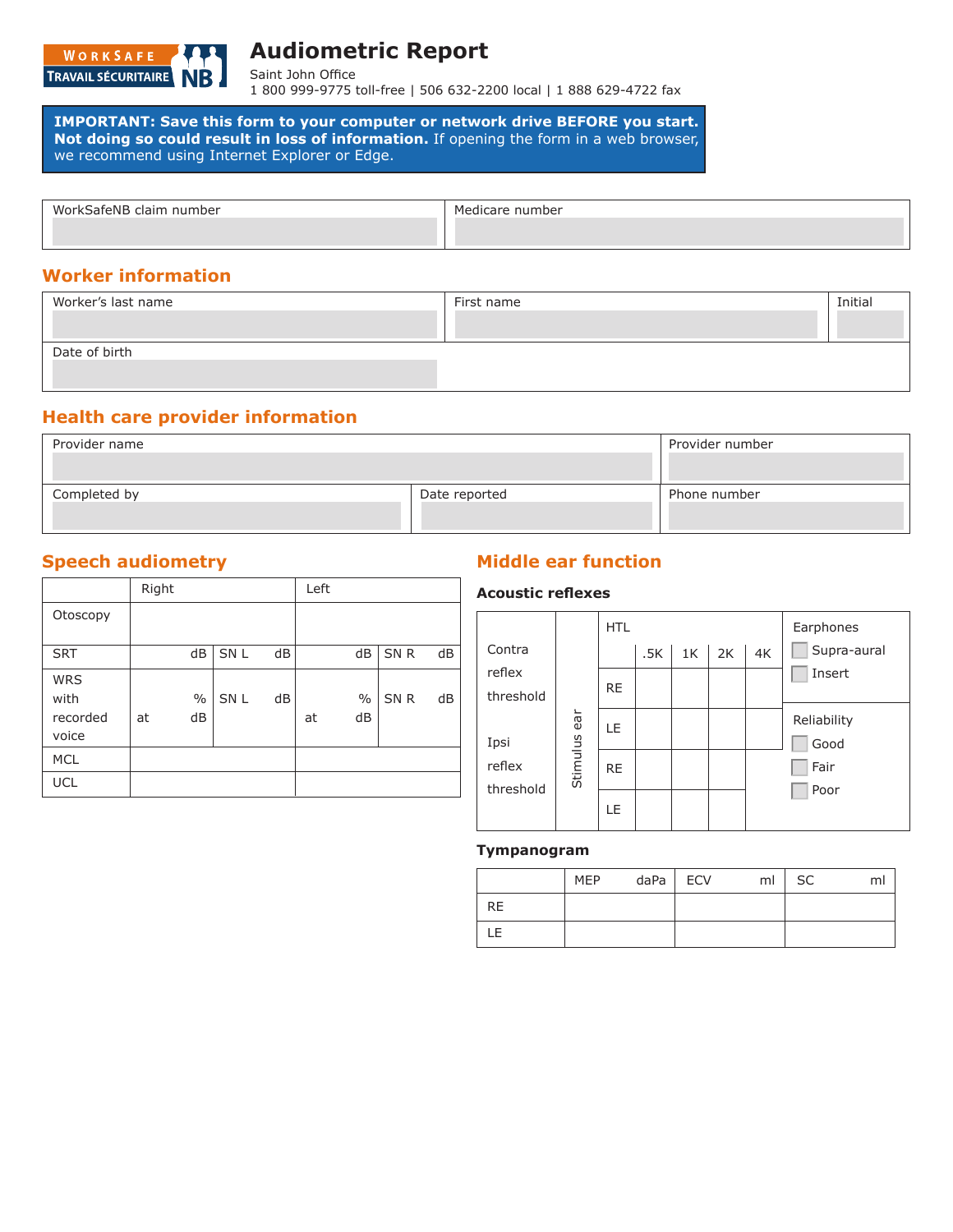

### **Audiogram**

| $-10$ | 250 | 500 | 1000 | 2000 | 3000 | 4000 | 6000 | 8000 | -10      | $-10$          | 250      | 500 | 1000 | 2000 | 3000 | 4000 | 6000 | 8000 |
|-------|-----|-----|------|------|------|------|------|------|----------|----------------|----------|-----|------|------|------|------|------|------|
| 0     |     |     |      |      |      |      |      |      | $\Omega$ |                | $\Omega$ |     |      |      |      |      |      |      |
| 10    |     |     |      |      |      |      |      |      | 10       | 10             |          |     |      |      |      |      |      |      |
| 20    |     |     |      |      |      |      |      |      | 20       | (dBHL)<br>20   |          |     |      |      |      |      |      |      |
| 30    |     |     |      |      |      |      |      |      | 30       | 30             |          |     |      |      |      |      |      |      |
| 40    |     |     |      |      |      |      |      |      | 40       | Decibels<br>40 |          |     |      |      |      |      |      |      |
| 50    |     |     |      |      |      |      |      |      | 50       | 50             |          |     |      |      |      |      |      |      |
| 60    |     |     |      |      |      |      |      |      | 60       | 60             |          |     |      |      |      |      |      |      |
| 70    |     |     |      |      |      |      |      |      | 70       | Threshold in   | 70       |     |      |      |      |      |      |      |
| 80    |     |     |      |      |      |      |      |      | 80       | 80             |          |     |      |      |      |      |      |      |
| 90    |     |     |      |      |      |      |      |      | 90       | 90             |          |     |      |      |      |      |      |      |
| 100   |     |     |      |      |      |      |      |      | 100      | 100            |          |     |      |      |      |      |      |      |
| 110   |     |     |      |      |      |      |      |      | 110      | 110            |          |     |      |      |      |      |      |      |

#### **Key to audiometric symbols**

- $0 =$  right unmasked air > = left unmasked bone
- $X =$  left unmasked air
- [ = right masked bone
- $\Delta$  = right masked air  $\Box$  = left masked air
- ] = left masked bone
- 
- < = right unmasked bone
- $C =$  contralateral reflex  $I =$  ipsilateral reflex

### **Audiologic assessment**

| Audiometry                                                                                                      | Test behaviours                                                                               |  |  |  |  |  |  |
|-----------------------------------------------------------------------------------------------------------------|-----------------------------------------------------------------------------------------------|--|--|--|--|--|--|
| No SRT vs. PTA (.5k, 1k, 2k, OR .5k, 1k AVG.) $\pm$<br>Yes                                                      | Atypical response patterns<br>No.<br>Yes                                                      |  |  |  |  |  |  |
| $7-10$ dB                                                                                                       | Test inconsistency<br>Yes<br>No                                                               |  |  |  |  |  |  |
| Tympanometry agrees with nature of hearing<br>Yes<br>No.<br>loss                                                | Unusual speech audiometric patterns or<br>Yes<br>No.<br>responses                             |  |  |  |  |  |  |
| Acoustic reflexes as anticipated for nature and<br>Yes<br>No.<br>degree of hearing loss                         | Discrepancy between history, thresholds and/<br>Yes<br>No<br>or behaviours outside test booth |  |  |  |  |  |  |
| If NO to any of the above, provide details:                                                                     | If YES to any of the above, provide details:                                                  |  |  |  |  |  |  |
|                                                                                                                 |                                                                                               |  |  |  |  |  |  |
| Confirm the worker was reportedly free of hazardous noise exposure for 16 hours immediately prior to assessment | No<br>Yes                                                                                     |  |  |  |  |  |  |
|                                                                                                                 |                                                                                               |  |  |  |  |  |  |